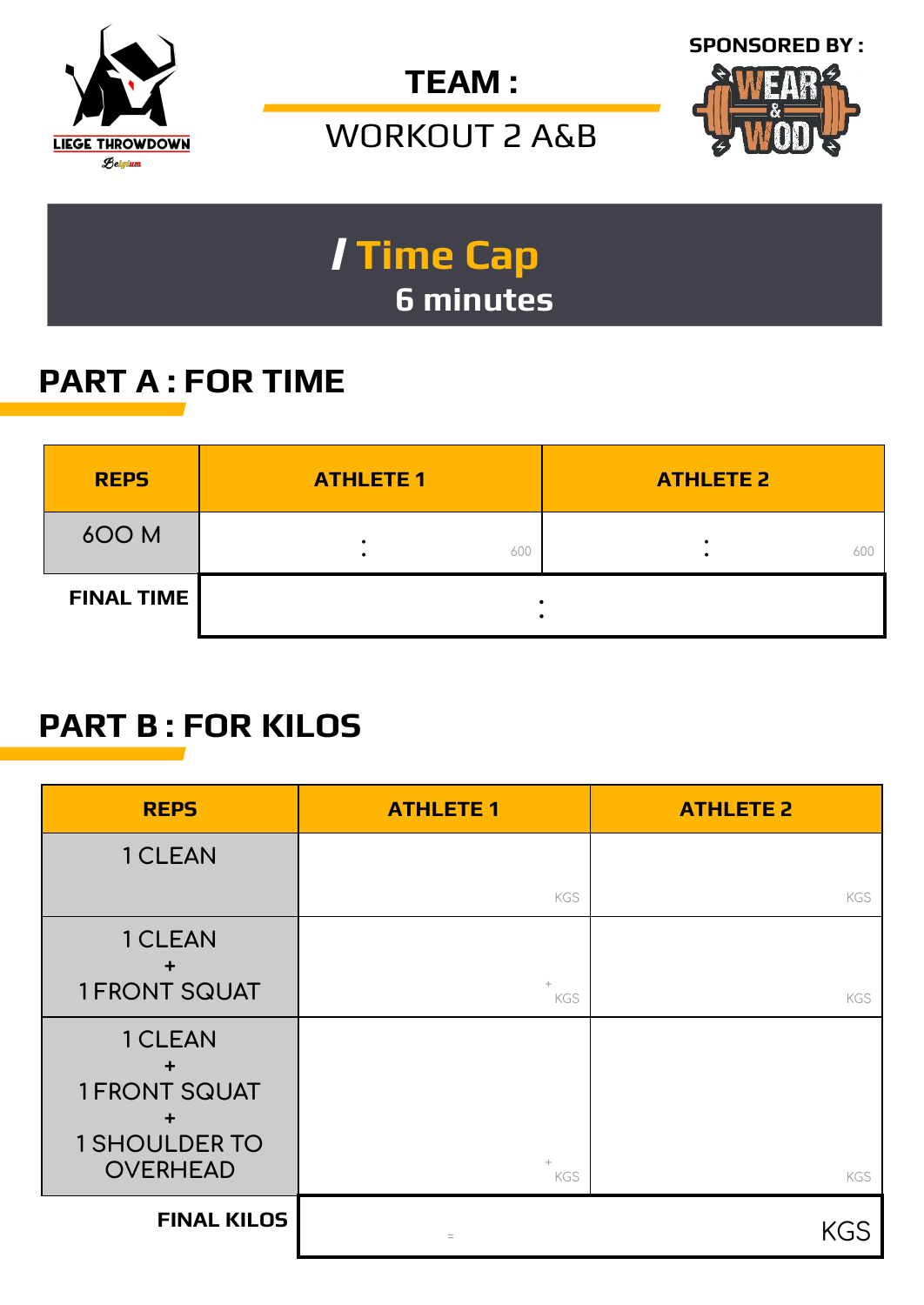

#### **TEAM :**

WORKOUT 2 A&B



**SCORE 2 A : FOR TIME** 

**600 M ROW** 

**SCORE 2 B : FOR WEIGHT** 

1 \* CLEAN

#### 1 \* CLEAN + FRONT SQUAT

1 \* CLEAN + FRONT SQUAT + **SHOULDER-TO-OVERHEAD** 

MAXIMUM 2 TRIES PER MOVEMENT

**6 MINUTES TIME CAP** 

## **TEAM :** WORKOUT 2 A&B

# WORKOUT 2A

haque athlète devra réaliser individuellement le plus rapidement possible 600 mètres de rameur.

each athlete must perform individually as fast as possible 600 meter on the rower

## WORKOUT 2B

chaque athlète devra réaliser individuellement la séquence de complex la plus lourde possible. La séquence de complex est la suivante : 1 Clean suivi de 1 Clean + Front Squat suivi de 1 Clean + Front Squat + Shoulder to Overhead.

L'athlète aura le droit de 2 tentatives par complex.

La barre peut être déjà chargée avant de commencer le premier complex,

each athlete must realize individually the heaviest complex sequence as possible. The complex sequence order is : 1 Clean followed by 1 Clean + 1 Front Squat followed by 1 Clean  $+$  1 Front Squat  $+$  1 Shoulder to Overhead.

The athlete is allowed 2 tries per complex. The barbel can already be loaded before the first complex.

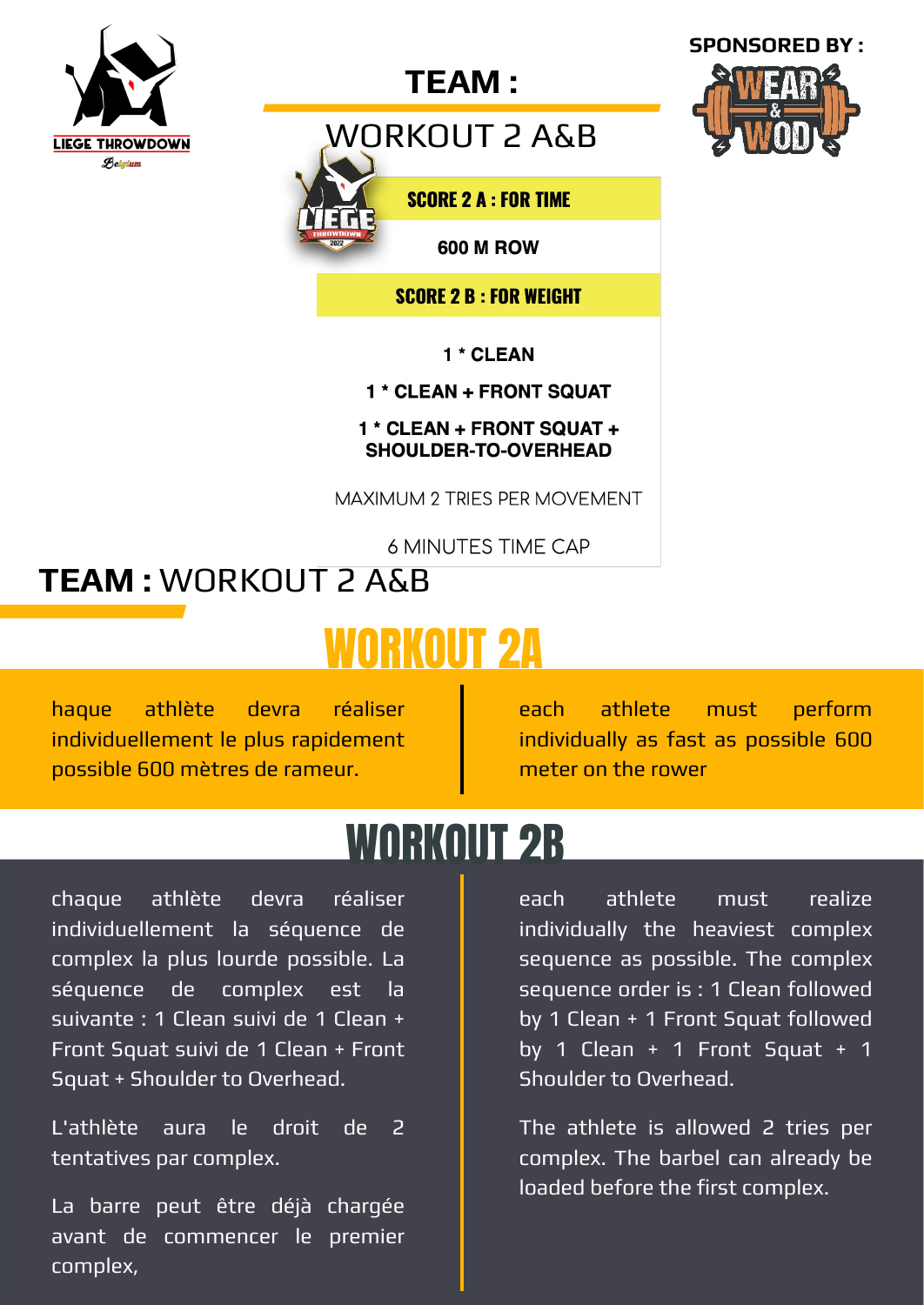

#### **TEAM :**

#### WORKOUT 2 A&B



#### **SCORING**

Score Workout 2 A : Temps cumulé de l'équipe pour compléter chacun 600 mètres

Si vous n'avez pas réussis à compléter la partie A du workout 2 dans le temps impartis, veuillez ajouter 1 seconde par mètre manquant. (Exemple : vous avez réalisé 550 mètre. Votre score sera alors de 6 minutes et 50 secondes, puisque il vous manque 50 mètres pour finir le workout). Votre score pour la partie B est 0.

Score Workout 2 B : Total en kgs des 3 complex soulevé par chaque équipier (exemple: 1 Clean à 100 kgs suivi de 1 Clean + 1 Front Squat à 90kgs suivi de 1 Clean + 1 Front Squat + 1 Shoulder to Overhead à 80 kgs.

Le score total est de 100 + 90 + 80 = 270 kgs )

Score Workout 2 A : Cumulated Time of each teammate to complete 600 meters on the rower

If you are unable to complete the workout in the given time, you must add 1 second per missing meter. (For example : you reached 550 meters. Your score is 6 minutes and 50 seconds, as you are missing 50 meters to complete the workout). Your score for part B is 0.

Score Workout 2 B : Total kgs lifted on the 3 complex by each teammate (example: 1 Clean at 100 kgs followed by 1 Clean + 1 Front Squat at 90 kgs and 1 clean + 1 Front Squat + 1 Shoulder to Overhead at 80 kgs.

The final score is  $100 + 90 + 80 =$ 270 kgs )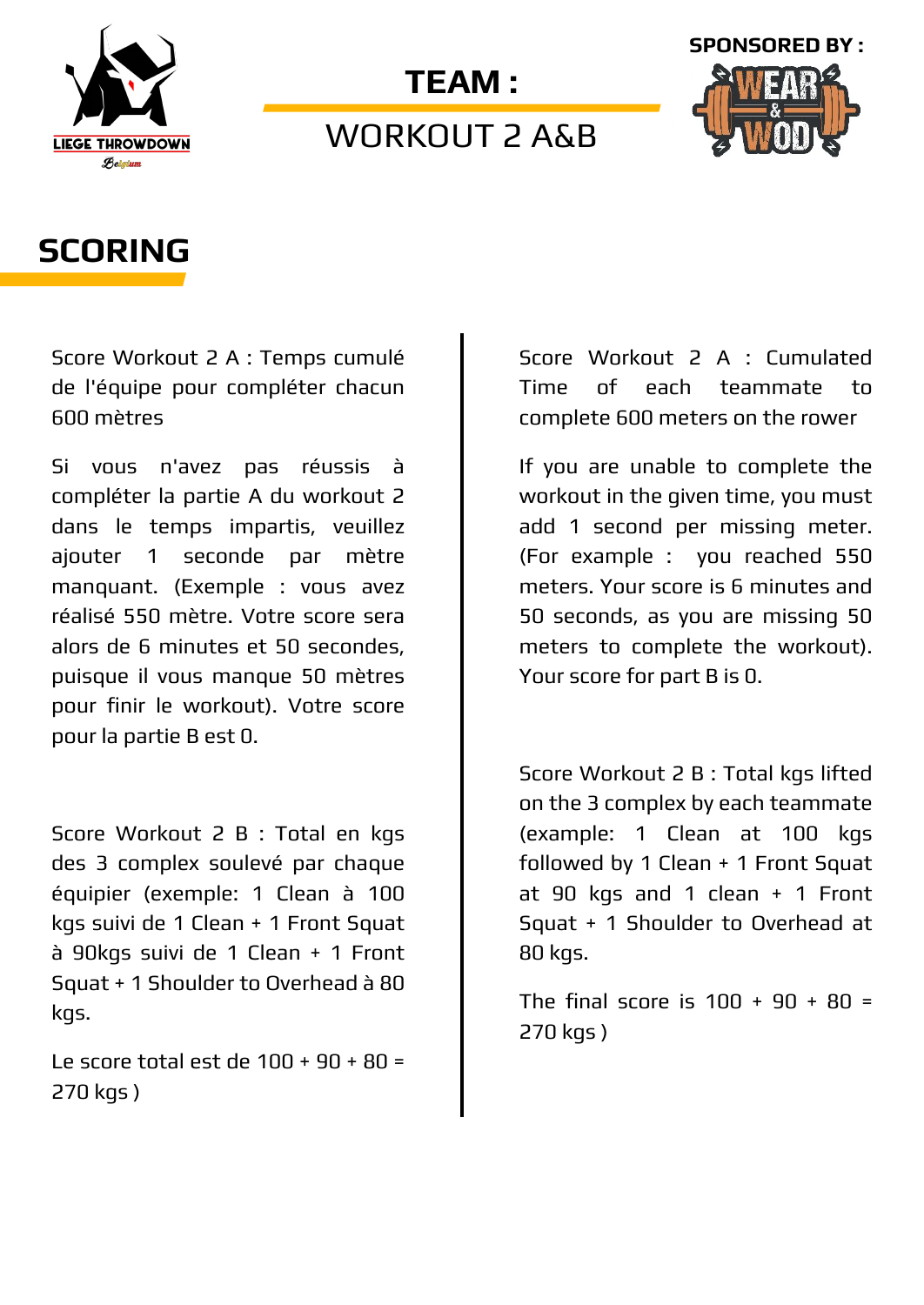

## **TEAM :**  WORKOUT 2 A&B



#### **SCORING**

Si l'athlète ne parvient pas à compléter la séquence complète dans le temps impartis, le score pour celui-ci sera l'addition du ou des complex terminés. Un complex non terminé ne sera pas comptabilisé. L'athlète devra terminer le complex avec la limite de temps de 6 minutes.

Score Team = Score athlete  $1 +$ score athlete 2

Deux vidéos, une par performance d'athlète sont obligatoires.

If you are unable to finish the complex sequence completely in the time limit, your score is the addition of the complex fully executed. An incomplete complex should not be accounted. The athlete must complete the ongoing complex before the 6 minutes time mark.

Team Score = Score athlete 1 + score athlete 2

Two videos, one per athlete's performance are obligatory

## **STANDARDS**

#### **ROW :**

L'athlète doit mettre le rameur à zéro avant de commencer le workout. Le chrono commencera lorsque l'athlète prendra les poignées du rameur en main.

Les pieds doivent être attaché.

Le chrono s'arrête lorsque l'athlète aura effectué 600m

The athlete must set the rower to zero before starting. The workout time starts when the athlete grabs the rower handle.

The feet must be locked.

The workout time stops when the athlete reaches 600m.